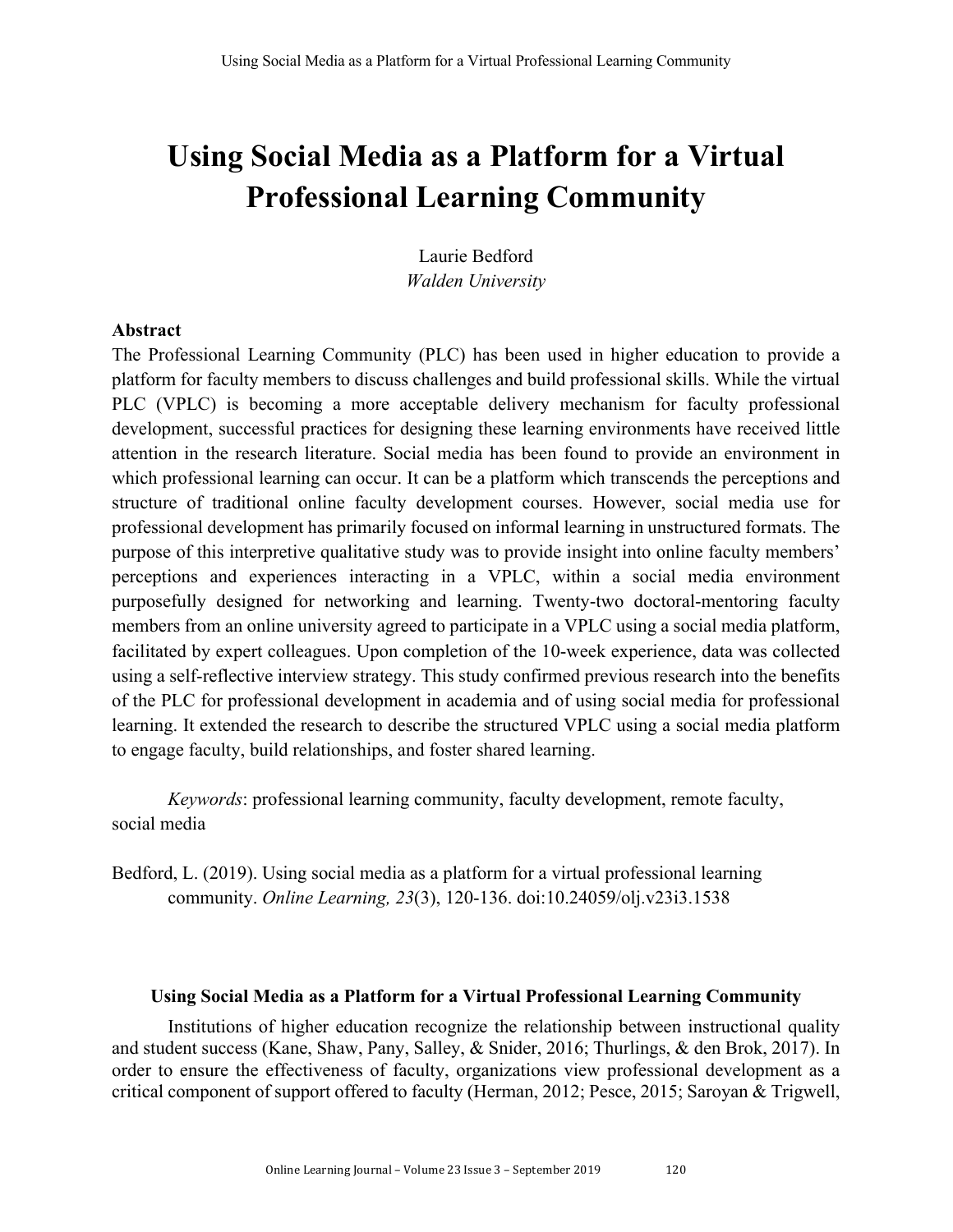2015). Faculty developers often work to offer learning opportunities for faculty through a number of delivery mechanisms including long- and short-term workshops, courses, and seminars. These offerings can include content on a variety of topics to support both individual and institutional goals (Steinert, 2010). However, these types of offerings situate learning in a primarily passive, instructor-centered environment (Dron & Anderson, 2014; Homes & Prieto-Rodriquz, 2018), with little opportunity for interaction or engagement by participants (Krutka, Carpenter, & Trust, 2017; McConnell, Parker, Eberhardt, Koehler, & Lundeberg, 2012; Urquhart et al., 2013).

Contemporary professional development teams need to consider how to best provide opportunities that align with a social constructivist paradigm in which learning is accomplished through the construction of knowledge blended with dialogue, relationships, and self-directed learning (Cartner & Hallas, 2017; Saroyan & Trigwell, 2015). Faculty developers are also challenged with meeting the needs of adult learners by creating trusting learning environments that allow for engagement and interaction. Providing opportunities for the building of skills and confidence through the sharing of effective practices can create a system in which the learning and content are individualized and evolve based on participant needs (Dron & Anderson, 2014; Krutka, Carptenter & Trust, 2017; McConnell, et al., 2012). Professional development in this context allows faculty members to share the unique expertise they bring to the learning environment, to learn from each other (Cox, 2012; Trust, Carpenter, & Krutka, 2017), and to better understand the relationship between new learning and enhanced teaching methods (Zhang & Wong, 2018).

These desired outcomes do not organically happen in a structured course that situates the participant within prescribed parameters of when and how to engage with peers (Dron & Anderson, 2014). Faculty development that supports participants as producers of knowledge based on their own experience rather than passive consumers has become more attractive in recent higher education trends (Sullivan, Neu, & Yang, 2018). The PLC has been identified as a means to meet these needs and to provide a platform for faculty members to discuss challenges and build professional skills (Wegner, McDermott, & Snyder, 2002) that result in the improvement of student learning (Cândida Müller & Lucchesi de Carvalho, 2014; Valle & Fuchs, 2015). While the PLC is emphasized as a platform for learning (Dufour, 2004), because interactions and engagement are an important part of the PLC experience (Wegner, McDermott, & Snyder, 2002), discourse within the PLC can also facilitate networking and relationship building (Krutka, Carpenter, & Trust, 2017; Van Waes, De Maeyer, Moolanaar, Van Petegem, & Van Den Bossche, 2018). Through discussion and discourse, these relationships can result in a heightened sharing of effective techniques and instructional strategies in a collegial environment (McAllister, Oprescu, & Jones, 2014; Valle & Fuchs, 2015). According to Thurlings and den Brok (2017), these benefits move the participant beyond the personal, classroom, student and institutional context to create a synergetic effect with the goal of increased faculty effectiveness.

# **The Virtual PLC**

In recent years, the virtual PLC (VPLC) has become an option for faculty who are dispersed or cannot meet face-to-face for other reasons (Brooks, 2010; Lewis & Ewing, 2016; McAllister et al., 2012; Valle & Fuchs, 2015). Atkins, Koroluk, and Stranach (2017) posit that a PLC is a "multifaceted network" drawing on a combination of salient components that transcend resources, geography, and individuals (p. 4). Ford, Branch, and Moore's (2008) description of the VPLC further clarifies this definition by stating that it uses Internet technology to facilitate engagement and interaction among faculty for the purposes of relationship building and learning. Because the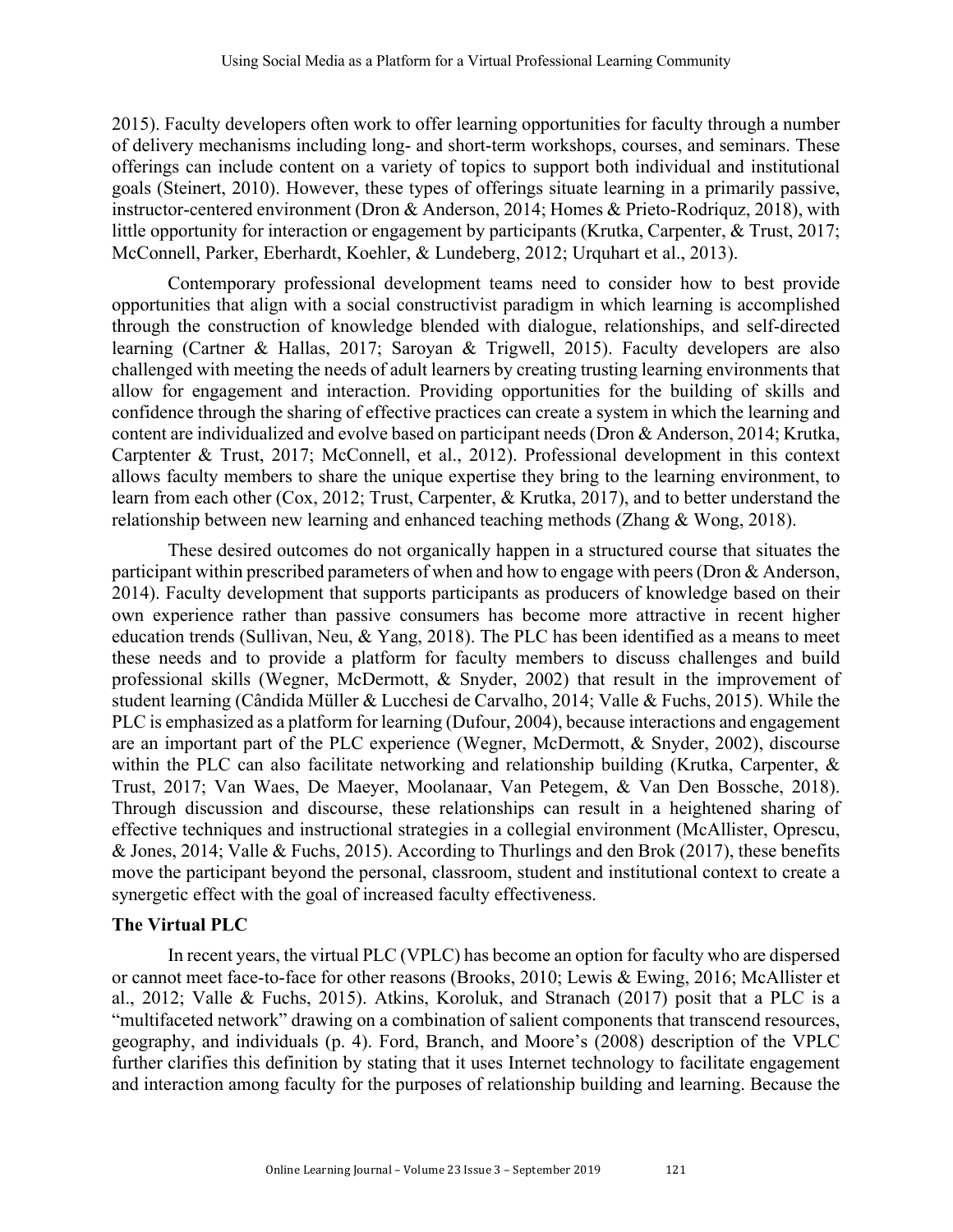learning is experienced digitally, the VPLC has the potential to mitigate biases and limitations that may exist in face-to-face or synchronous settings (Trust, Carpenter, & Krutka, 2017).

VPLCs draw on a variety of technology tools to provide social and dispersed learning opportunities, as described by Atkins, Koroluk, and Stranach (2017). For example, many VPLC delivery models use online blogs or discussion board features supported by email and document sharing to facilitate conversation among colleagues using an asynchronous design (for example, Bedford & Rossow, 2017). As an alternative, synchronous VPLCs can also be designed using videoconferencing software, such as Skype or Google Hangouts. In addition, these platforms can be combined for a blended format, offering flexible delivery of content and conversation (Hodes & Cady, 2013; Matzat, 2013).

Outcomes as a result of participation in the VPLC are similar to those resulting from traditional PLC delivery methods and include changes in cognition, knowledge, and beliefs (Blitz, 2013; Mintzes et al., 2013). Other benefits include the discovery of innovative ideas, currency in research and data, an expanded repertoire of instructional strategies, and updated disciplinespecific knowledge (Atkins, Koroluk, & Stronach, 2017). In turn, these shifts in understanding and perspective can result in changes in professional behavior manifested in the classroom as innovative pedagogical techniques (Valle & Fuchs, 2015).

# **Professional Development Using Social Media**

Nearly two thirds of adults in the United States regularly engage with some type of social media (Smith & Anderson, 2018). Following this trend, faculty developers have begun to focus on how these environments can be used for professional learning. Most recent literature indicates that social media has primarily been used by institutions of higher education for recruitment and marketing (Atkins, Koroluk, & Stranach, 2017; Peruta & Shields, 2017). In limited instances, the platforms have been capitalized upon to engage faculty and other stakeholders in informal learning with mixed results. For example, Sari-Motlah, Ebrahimi, Nikfallah, and Hajebrahimi (2016) found social media to be an effective means to share resources and communicate informally with remote colleagues. Similarly, Moorley and Chinn (2014) and Yee (2015) suggested ways platforms such as Twitter, YouTube, and Facebook could be used for just-in-time learning and for one-way communication with faculty. Conversely, Veletsianos (2017) found that the use of hashtags to promote professional learning resulted in unequal participation and outcomes.

Little attention has been given to the structure of the social media environment or commitment to participation within these informal settings. Without structure, learning within the social media environment can be manipulated by the dominant voices, the needs of the institution, and the technology being used (Robson, 2016; Veletsianos, 2017). In these cases, the interaction and engagement by certain community members can be inhibited and can subsequently impact learning outcomes (Thurlings & den Brok, 2017). However, the negative impacts of these forces may be minimized through design that considers the individual user. For example, according to Constantinides (2012), an emphasis on individual user characteristics can be used to shape interaction and guide the narrative of the community.

Social media as a platform for professional learning can also be used as a mechanism to mitigate challenges with other delivery methods, such as formal courses delivered via a learning management system (LMS). For example, a formal course is often associated with a passive learning role for the participant, as when and how to engage with peers is usually structured and prescribed. In addition, content is often predetermined with parameters around context (Dron &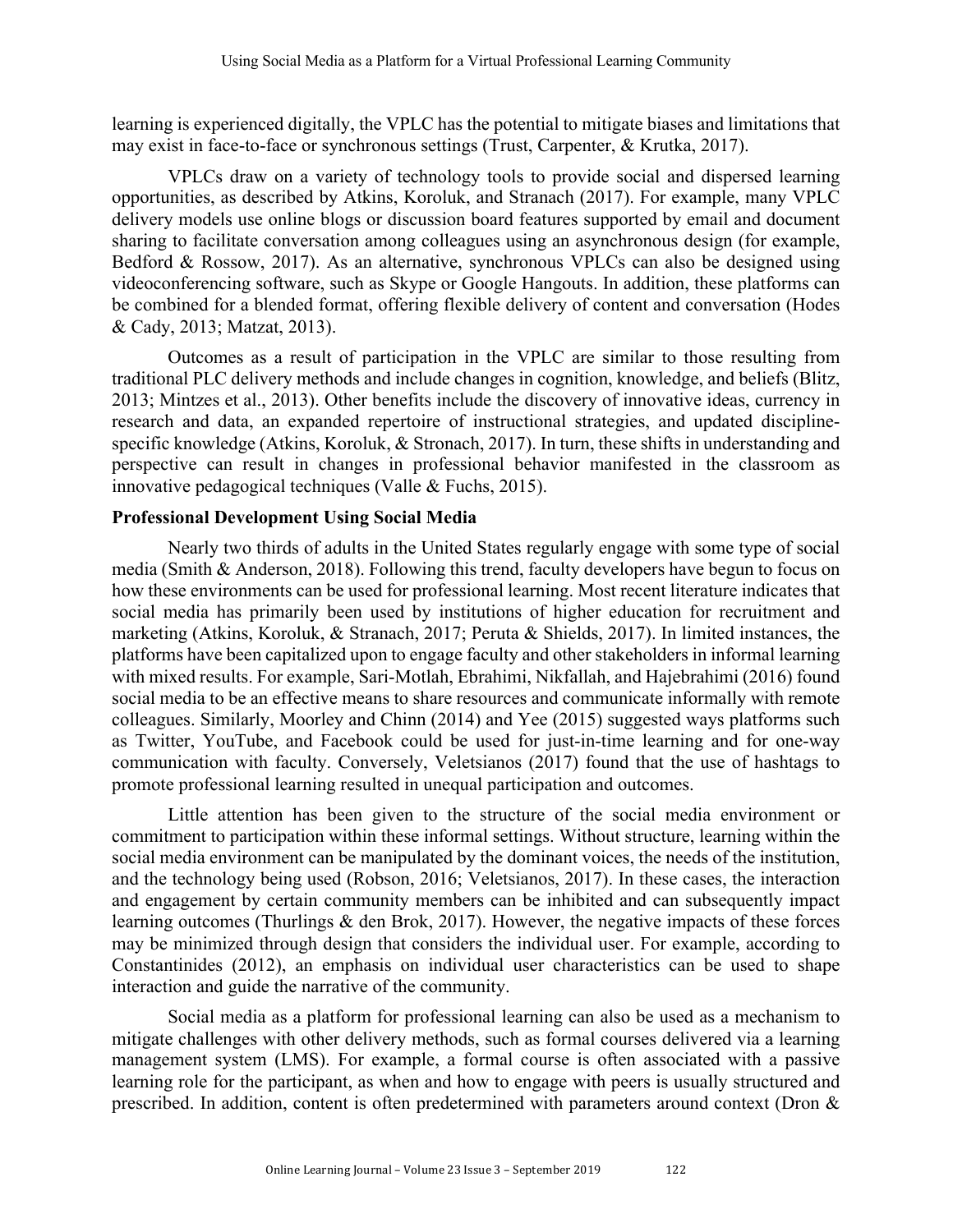Anderson, 2014). In contrast, a social media platform may provide for an environment that overcomes preconceived perceptions about learner role (Krutka, Carpenter, & Trust, 2017). Advantages of a social media platform for professional learning include that it supports learners in being producers of information rather than passive consumers, promotes the learning through the understanding of others' experiences, and embraces a desire to continue learning with a social community of peers (Sullivan, Neu, & Yang, 2018).

Building features into the social media environment that capitalize on the diverse engagement preferences and communication styles of the participants is one example of how the individual can be nurtured within the social media learning environment (Constantinides, 2012). Recent contributions to the literature offer other suggestions to address situational and design features that may inhibit participation. Kind and Evans (2015) recommend embedding features into the social media site that include opportunities for participants to respond, question, and contribute as well as be easily updated to provide interactive, time-sensitive information. Participants in social media for learning report enhanced self-improvement through purposeful design, such as building a platform embedded into the user's regular work routine (Donelan, 2016). Participants also appreciate being able to draw on shared beliefs and find this can create a sense of community. These shared beliefs, according to Belange, Bluvshtein, and Haugen (2015), can include an understanding of the importance of connectedness in all aspects of life, including learning that cannot easily be supported in other modes.

## **Methods**

While the VPLC is becoming a more acceptable delivery mechanism for faculty professional development (Brooks, 2010; Lewis & Ewing, 2016: McAllister, Oprescu, & Jones, 2014; Trust, Carpenter, & Krutka, 2017), successful practices for designing these learning environments have received little attention in the research literature (Meyer & Murrell, 2014; Meyer, 2018). While it is clear that interaction and engagement are necessary for successful learning outcomes (Cartner & Hallas, 2017; Sullivan, Neu, & Yang, 2017; Thurlings & den Brok, 2017), it is not clear what design features best support it. Social media has been found to provide learning opportunities and may also prove to be a supportive learning environment for a VPLC (Moorley & Chinn, 2014; Sari-Motlah et al., 2016; Yee, 2015). While Trust, Carpenter, and Krutka (2017) suggest that social media platforms can serve as the center of interaction and an "affinity" space for learning (p. 2), little guidance has been provided in how to design the environment to meet learning and networking goals.

The purpose of this study was to provide insight into online faculty members' perceptions and experiences interacting in a VPLC, within a purposefully designed social media environment for the purposes of networking and learning. While other platforms, such as an online classroom, were considered to host a VPLC, it was disregarded because of its association with passive, formal learning that rarely fosters interaction, collaboration, and networking (Dron & Anderson, 2014). Given that the spirit of this study was to consider contemporary professional development learning strategies in which learning is conceived as a social endeavor (Atkins, Koroluk, & Stanach, 2017), and given the popularity of the medium (Smith & Anderson, 2018), a social media platform was considered the most suitable fit.

An interpretive or generic qualitative approach, as described by Thorne (2016), was used to examine the following research question: What are online faculty members' perceptions and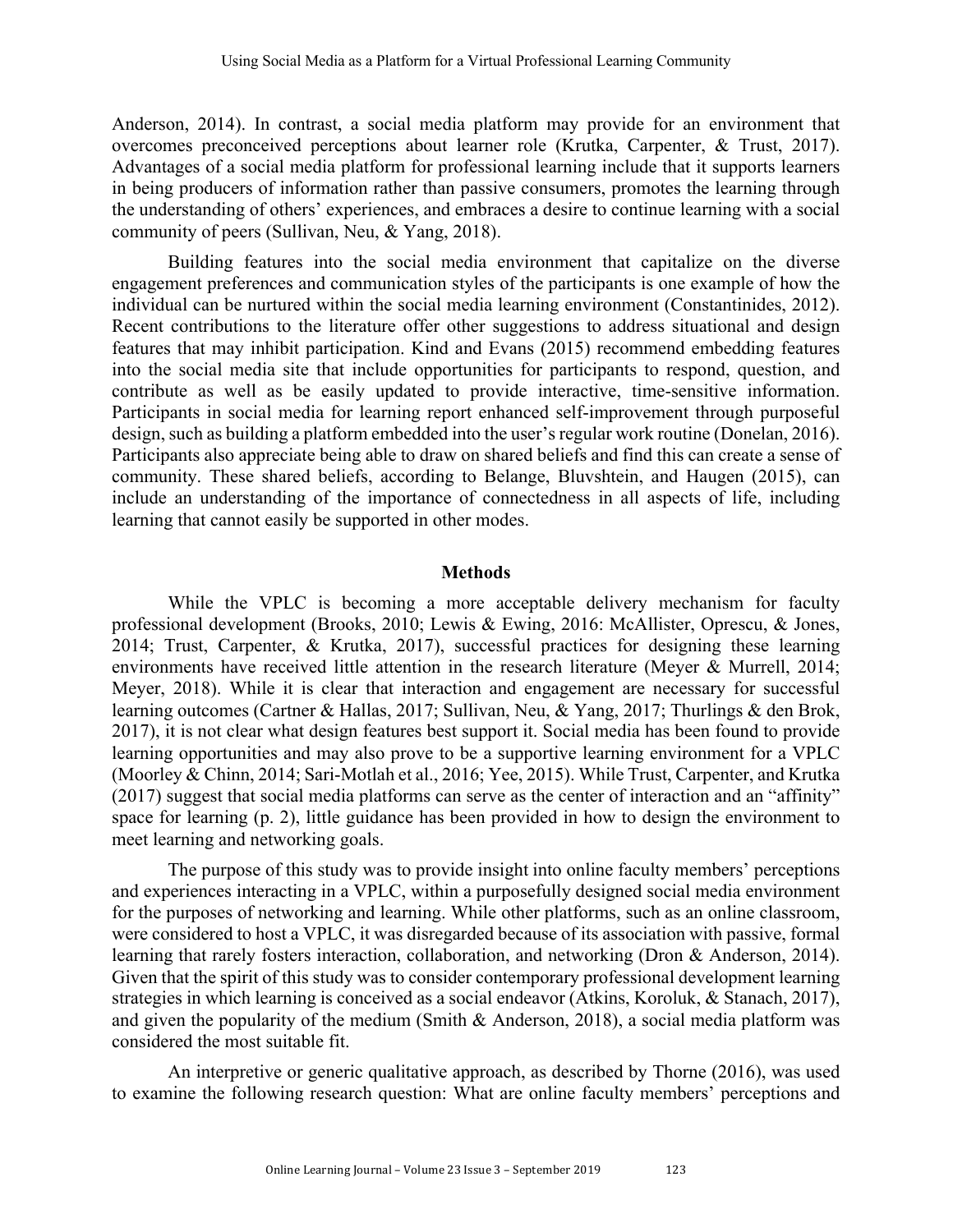experiences interacting in a VPLC, within a purposefully designed social media environment for the purposes of learning and networking? An interpretive qualitative approach was identified as being most appropriate to explore this question, as the individual experiences were shaped within the context of a virtual environment, creating a situation in which data were evaluated through individual insight rather than the testing of a hypothesis (Caelli, Ray, & Mill, 2003).

The institution in which this study was conducted is a for-profit entity serving bachelor-, master-, and doctoral-level students. The faculty body consists of approximately 2,500 individuals with 90% being part-time. Faculty development is provided by a centralized department primarily through passive strategies, such as webinars, self-paced modules, and face-to-face lectures. A few opportunities for engagement through a VPLC have been offered through a variety of programs, but no institution-wide program existed. Therefore, the extent of the understanding and prior knowledge of the faculty and staff who participated in the VPLC was unknown.

The environment in which the participants interacted can be described as a social media platform, unfamiliar to participants, designed for collaboration and networking. The decision to use a lesser known product was to avoid value judgments associated with more commonly used social media platforms based on the prior experiences of participants. With similarities to Facebook, the platform's main feature was a center column "feed" that managed discussions, updates, and announcements. Other features of the social media platform used in this study included

- tools for virtual meetings with audio and video components,
- a shared calendar,
- a polling and survey feature,
- email and text capabilities, and
- a document-sharing file manager.

Drawing on Pesce's (2015) and Coswatte Mohr and Shelton's (2017) recommendations, the VPLC was purposefully designed to balance the faculty involvement in the learning process with an institutional presence to underscore its support. The VPLC was further designed to recognize the faculty members' multiple roles as instructor, researcher, and scholar by providing for five staff members who were recruited to serve as expert leaders. Each expert leader was asked to provide information and facilitate dialogue in a specified area of doctoral mentoring expertise over a two-week period. However, as suggested by Yee (2015), the expert leaders situated themselves as a colleague to avoid the implication that faculty members were novices. Topics were identified based on institutional need and included writing, library research, methodology, institutional review board issues, and effective communication with students.

The environment was designed so that the expert leader created a post, replied to a comment, shared a resource, or provided other evidence that they had been in the virtual environment each day. This allowed the participants to feel the presence of at least one other participant at any given time. A synchronous design feature was also incorporated, which provided opportunities for participants to interact through the virtual meeting space around content designed by the expert leader or participant contributions. After the two weeks designated to be focused on a topic concluded, another expert leader would commence facilitation on a different topic.

My role as the researcher within this study was that of both an insider and outsider, as described by Hellawell (2006). As a faculty development professional, I had insider knowledge about the issues, challenges, and resources available to the participants. As an outsider, I was not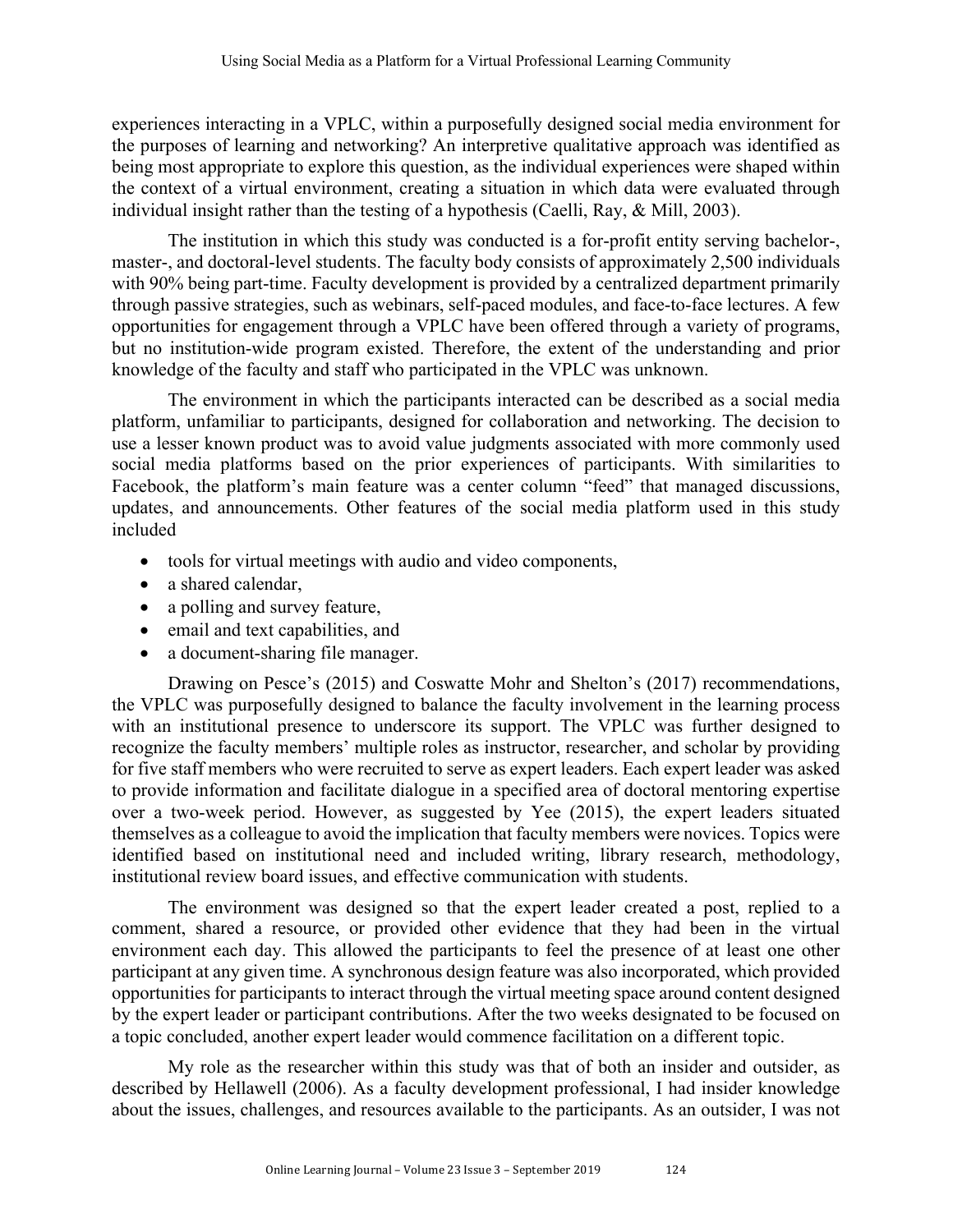employed in the same department or reporting authority as the participants. However, because of my leadership role with the institution, care was taken to maximize the outsider role by assigning other support individuals, faculty, and staff to interact with participants in the VPLC. This situated me as a nonparticipant, and I was not a visible player in the community. Furthermore, I engaged in purposeful reflexivity through self-reflection and critique (Dowling, 2006) to minimize the influence of my own experiences on the research process.

Upon institutional approval, email invitations were sent to a cohort of faculty from one program serving professional doctoral candidates. Purposive sampling, as described by Welman and Kruger (1999) was identified as the most appropriate strategy for this research undertaking. Consideration for the purpose of the research as well as researcher judgement guided the selection of the sample (Babbie, 1995; Schwandt, 1997). Ultimately, selection was based on the faculty member's role in in the online university as well as their willingness to participate in VPLC using a social media platform. In addition, all participants agreed to participate in a self-reflective interview with me at the end of the 10-week experience. Twenty-two doctoral mentoring faculty members agreed to participate in the VPLC as well as engage in follow up interviews. Upon completion of the 10-week experience, data was collected using an interview strategy to afford participants an opportunity for self-reflection and for the researchers to collect data that went beyond the surface of the phenomena (Kvale, 1996). The interview structure was based on recommendations by Jacob (2012) and included provisions for consent, recording, and focused interchange using a protocol (see Appendix A).

The interview protocol was developed based on the initial review of the literature as well as themes and issues that emerged during the project execution. Interview questions served to stimulate a conversation between the interviewer and the participant and were framed to elicit as much detail as possible (Carlson & McCaslin, 2003). Given that the participants were dispersed faculty for an online university, telephone interviews were conducted. Interviews were recorded and transcribed by a commercial conference call vendor. Of the 19 participants who were actively engaged at the conclusion of the project, 17 agreed to complete the interview. One interview transcript was unable to be retrieved; thus, 16 participant interview transcripts were available for analysis. Interviews lasted between 60 and 70 minutes.

Data analysis consisted of a cyclical technique, drawing on repetition and recurring processes. I embedded elements such as searching, comparing, verifying, confirming, and evaluating to further support the analysis (Shin, Kim, & Chung, 2009). To begin the process, initial coding was conducted through inductive analysis of the raw data (Patton, 2002). Once the initial coding was complete, I categorized the individual comments and concepts into units as described by Garrison, Cleveland-Innes, Koole, and Kappelan (2006). During this process, I was purposeful in my attempts to avoid collapsing codes into themes that demonstrated didactic perspectives. Rather, I allowed for purposeful consideration of divergent cases that, in the end, provided greater insight into the phenomena (Antin, Constantine, & Hunt, 2015).

## **Results**

The research question examined in this study sought to provide insight into online faculty members' perceptions and experiences interacting in a VPLC, within a purposefully designed social media environment for the purposes of networking and learning. Analysis of the data resulted in the identification of four themes: *technology*, *contributions*, *relationships*, and *design*.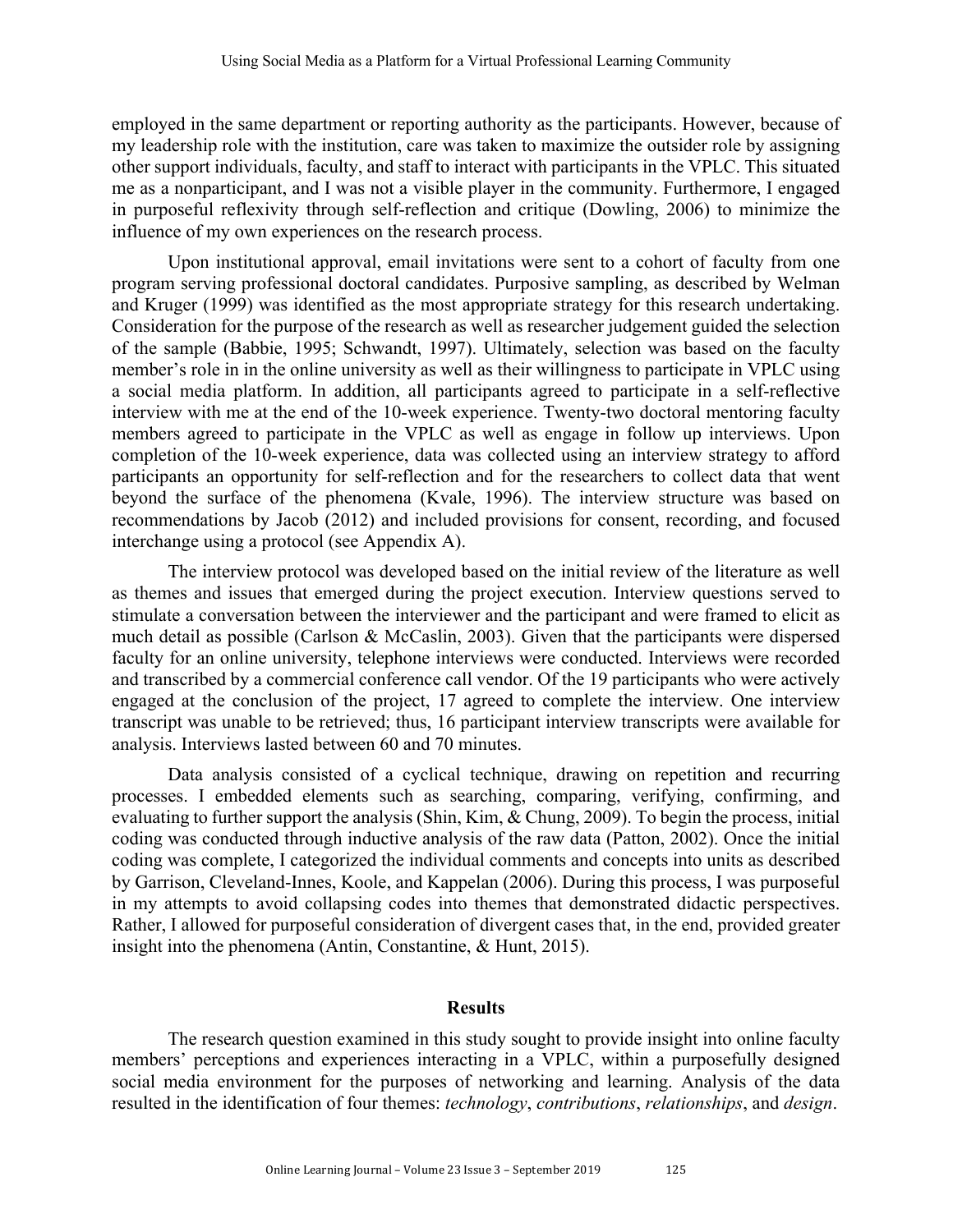# **Technology**

The first theme, *technology*, dealt with how the participants described their use of the social medial platform as well as how it enhanced or created challenges in their ability to form relationships and learn from their peers. Initially, the researcher and the participants experienced technological challenges with the social media environment that included participants not being able to log on, features not working as described, and confusion regarding navigation. Once these initial challenges were resolved, participants reported an ease of use that aided in their ability to participate. Specifically, they appreciated that the tools that they used (which was primarily the discussion feed) were prominent on the page and organized in a logical manner. In addition, as described by Sack-Min (2017), the participants cited the ability to personalize their page as helpful in the building of relationships. The participants felt that the inclusion of photos and other personal information enhanced their feelings of connection and cultivated bonding. One participant summarized this sentiment by saying,

Another little piece with that, it actually gave me a picture, so it wasn't just this generic typing, texting, keyboarding- whatever you want to call it, it was actually a face that I could relate to so that hopefully down the line … I could recognize them should I ever be in a meeting and see them.

An initial challenge identified by participants was to remember to log on to the platform and participate, as the social media system was separate from those associated with day-to-day job responsibilities. While inconsistent with Donelan's (2016) recommendation, the lure of the interaction with peers and the email reminders appeared to be enough to ensure participation. One participant shared the following: "I looked forward to logging in and seeing what everyone was saying. I went to the social network, and although it wouldn't bring it up initially, if I hit it twice or three times it did." Another stated, "We got the message from [the researcher] and I logged on, put it on a favorite and that way I could just click on it and just go right in."

# **Contributions**

*Contributions* was the second emergent theme within the data. The most significant of the data related to this theme revealed that participants felt that their learnings far exceeded their contributions. As one participant commented, "I don't think that I brought a lot to this particular table in terms of things that were going on. … But, I … certainly have gotten a lot of material and information." Another commented, "It wasn't as much as what I brought to the table … as what I gained from the table."

Specifically, participants indicated that they developed mentoring skills and increased confidence through affirmation of their feelings and experiences within the online classroom. One participant stated, "It reaffirms your confidence level in yourself and it makes you feel good that other people are experiencing the same frustrations you are." Another added,

It's a problem, but I found out it was everyone's problem, which kind of made me feel better, because we pushed the candidates to do it, to do it, to do it, and after a while you start thinking, maybe it's me.

While the participants learned from their peers, the resources provided by leaders appeared to be a primary source of learning. One participant exemplified this sentiment by saying, "There are just so many resources and websites that, as a faculty member, you can't know everything. In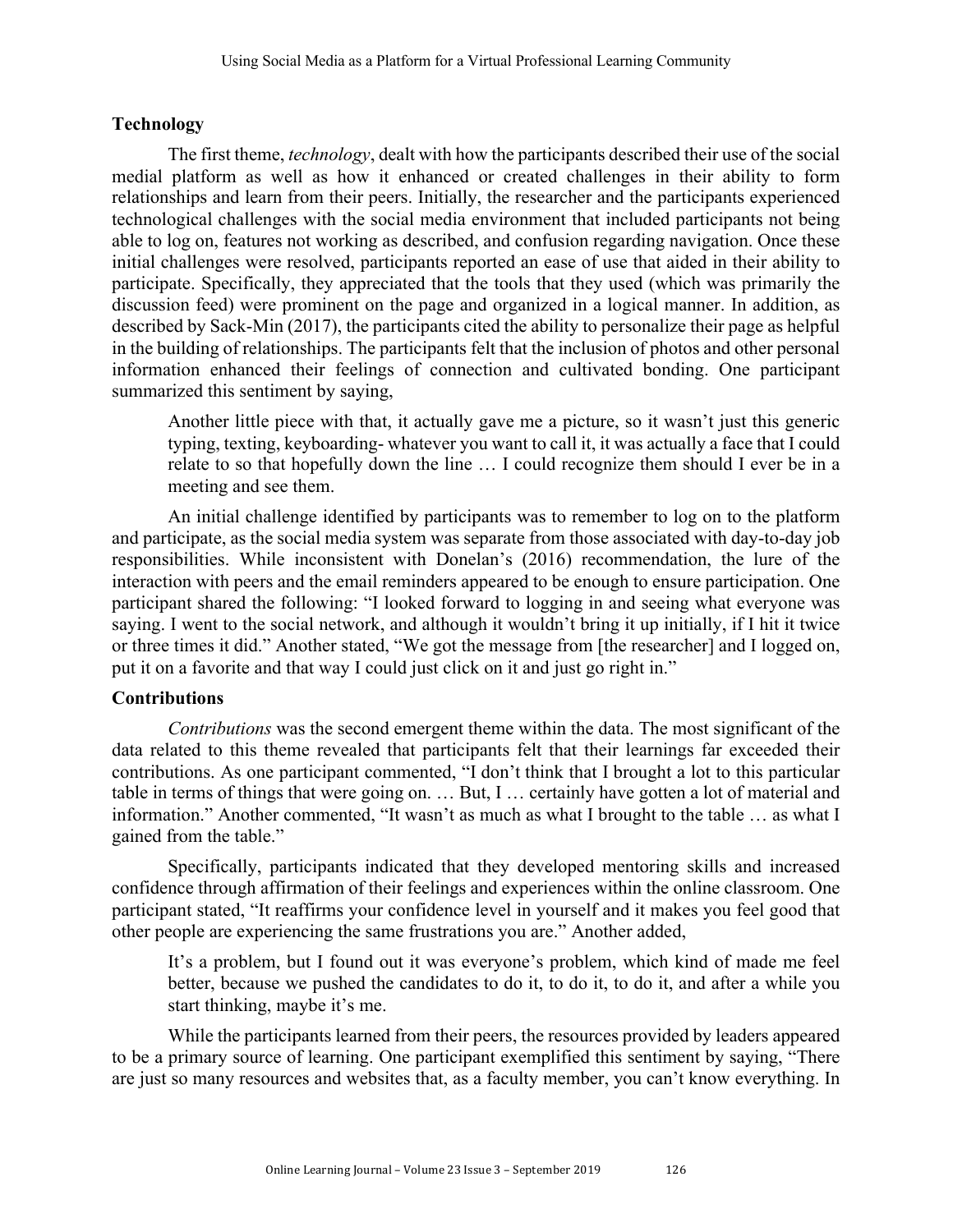this setting, where we can all find out about these things and bring up issues, problems, concerns, it's advantageous to everyone."

Participants also cited improved mentoring skills and the ability to better support students as an outcome of their learning. This was reflected in a variety of ways. For example, one participant noted,

Teaching classes and learning online is a challenge for everybody, but I'm open to that and open to ways of interacting with all students, regardless of what they bring to the learning environment. The discussions here gave me so many new things to think about and try.

Another participant gave specific examples of new skills learned, stating, "From a student perspective, I'm learning about phrasing, being accurate, listening." Another shared, "As a new mentor, I had no idea how to help a student proceed to the IRB. [The expert leader] gave me exactly what I needed." A third reported that

I mentor them through the doctoral study and so her resources that she offered us, the Capstone, all of those that deal with APA and the templates for the doctoral study, and all the writing resources were definitely applicable to me and my needs.

# **Relationships**

Not surprisingly, *relationships*, a key result of community building (McAllister, Oprescu, & Jones, 2014) prominently emerged. Relationship building among participants was described as resulting from increased confidence, confirmation of experiences, networking, and feelings of safety. Participants reported feelings of camaraderie with their colleagues in their efforts to identify best practices related to mentoring their students. Participants described this as manifesting in the form of encouragement, sharing of diverse perspectives, and an interest in continuing the community after the end of the project period. In addition to forming new relationships with their peers, several participants described building relationships with the expert leaders, expressing that they would likely reach out to these individuals later if the need arises. One participant commented,

I felt very comfortable asking or responding to my peers and in doing so they responded positively back to me. Even when we may not have agreed on a particular subject, it was a give and take, you know, like a comradery.

This, however, was not true of all participants. While participants felt like part of a community, relationships did not necessarily always form, as articulated by one participant:

I think what it did was that now I recognize some more names. I see them again. For example, there was one woman who I was a second committee member with her so now oh I know who that is and other names that I now see. It's really just if in other circumstances these names came up, I could say oh I remember chatting with that person in the study. … In terms of getting to know them better or being more connected I don't think it did that. But, I also don't think maybe it was designed to do that. From my side it didn't do that. I don't have any new BFFs or whatever, but I don't think it was that kind of a [community].

# **Design**

*Design* as a theme was an important outcome of the research, as many of the aspects of the VPLC were designed to ensure structure and broad participant engagement. This was important to the project, as current research has been limited to the examination of informal environments (e.g.,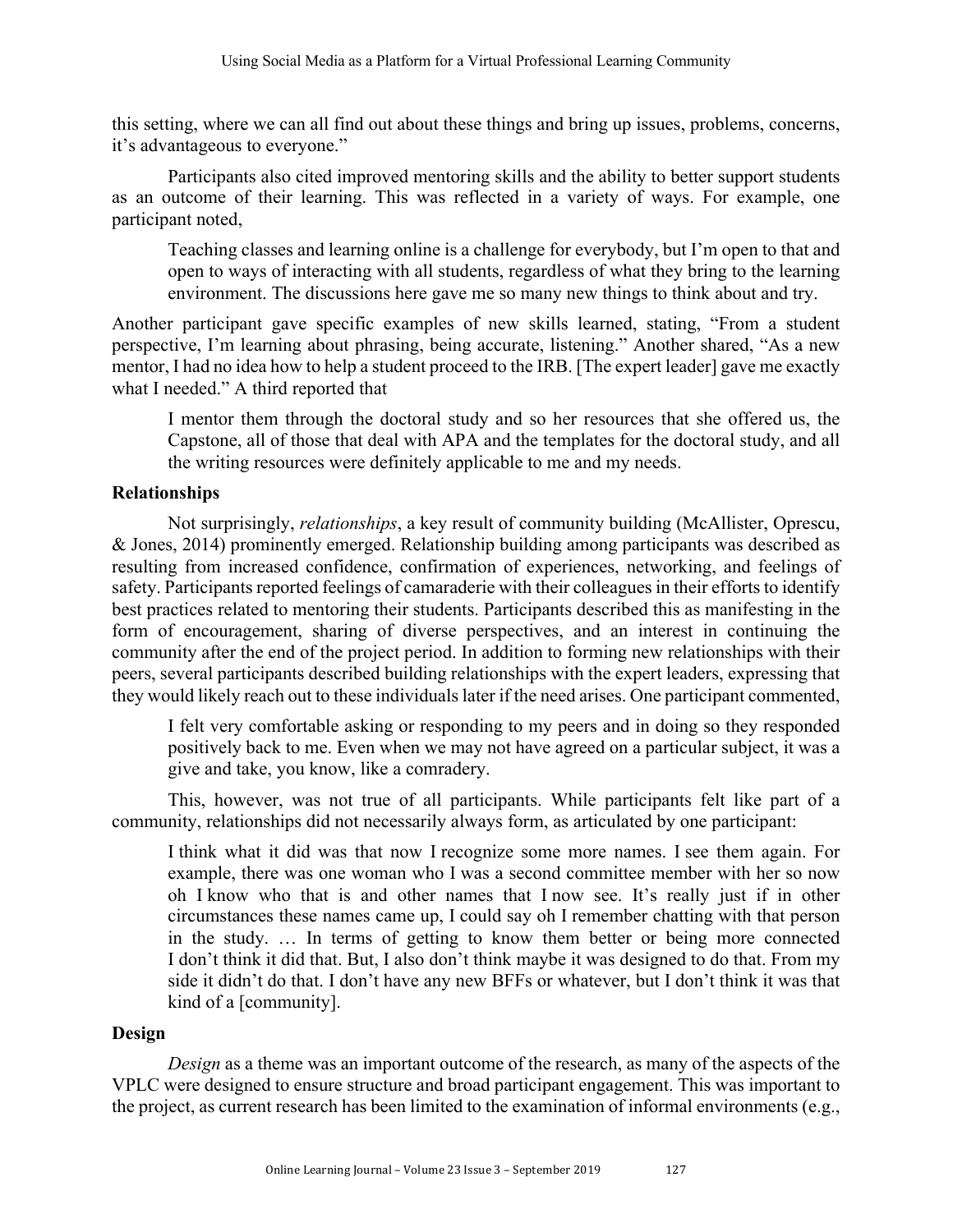Brock et al., 2014; Donelan, 2016; Robson, 2016; Sari-Motlah et al., 2016). The 10-week time frame for participation in the VPLC was incorporated to allow for a time-limited approach during which participants could reflect on and work toward their goals. Similarly, the use of the expert leaders to facilitate discussion was to ensure continued opportunities for interaction within the environment regardless of individual participant engagement, as described by Lorenzo-Romero, Alacrcon-del-Amo, and Constantinides (2012). Finally, discussion topics were designed with both the needs of the university and the faculty responsibilities of the participants in mind (Coswatte Mohr & Shelton, 2017).

Ultimately, these three design features proved to be a valuable part of the experience for the participants. In general, the structured nature of the community allowed participants to be selfdirected in their learning but still be part of the group. For example, one participant described her involvement in this way:

I was glad for the division of the ten weeks by topic. There were some topics that I was just more interested in than others. That gave me the opportunity to contribute and participate as much as I felt I needed to…. I didn't have to worry about "doing my part" as I knew the … [leader] was there to communicate with the others.

Another participant responded, "Because the … [leader] was there, we were always on task and we didn't go off task, but yet there was a lot of extracurricular discussions that just enhanced the entire experience."

Other participants felt more available to participate, as they knew their commitment would only last 10 weeks. One commented, "Ten weeks was a good amount of time for me to get the information I needed to improve my mentoring. … After that, I felt I would have the opportunity to move on without further expectations to engage in this way."

## **Discussion**

While coded and categorized separately, as the themes emerged, it became clear that all four were intertwined, as comments from participants transcended individual ideas. As the analysis progressed into interpretation, my ability to separate issues of technology from those of relationships or contribution became increasingly difficult. For example, the participants described their experiences of building community as related to their learning, but also dependent upon their experiences with the technology and their satisfaction with the design. In essence, the data revealed that these phenomena worked in harmony to create a positive experience for the participants that resulted in a sense of both learning and networking.

This study was limited in scope because of the small number of faculty participants from a single program of study at an online, for-profit institution. The similarity in professional experiences may have impacted the perceptions of participants as well as influenced how they interacted. Another limitation was that the participants were volunteers for the professional development activity. According to Chen, Lowenthal, Bauer, Heaps, and Nielsen (2017), participants view professional development with higher satisfaction when it is not required. Finally, while efforts were made to situate the expert leaders and researcher as colleagues, participants may have felt compelled to overstate their satisfaction to appease organizational expectations.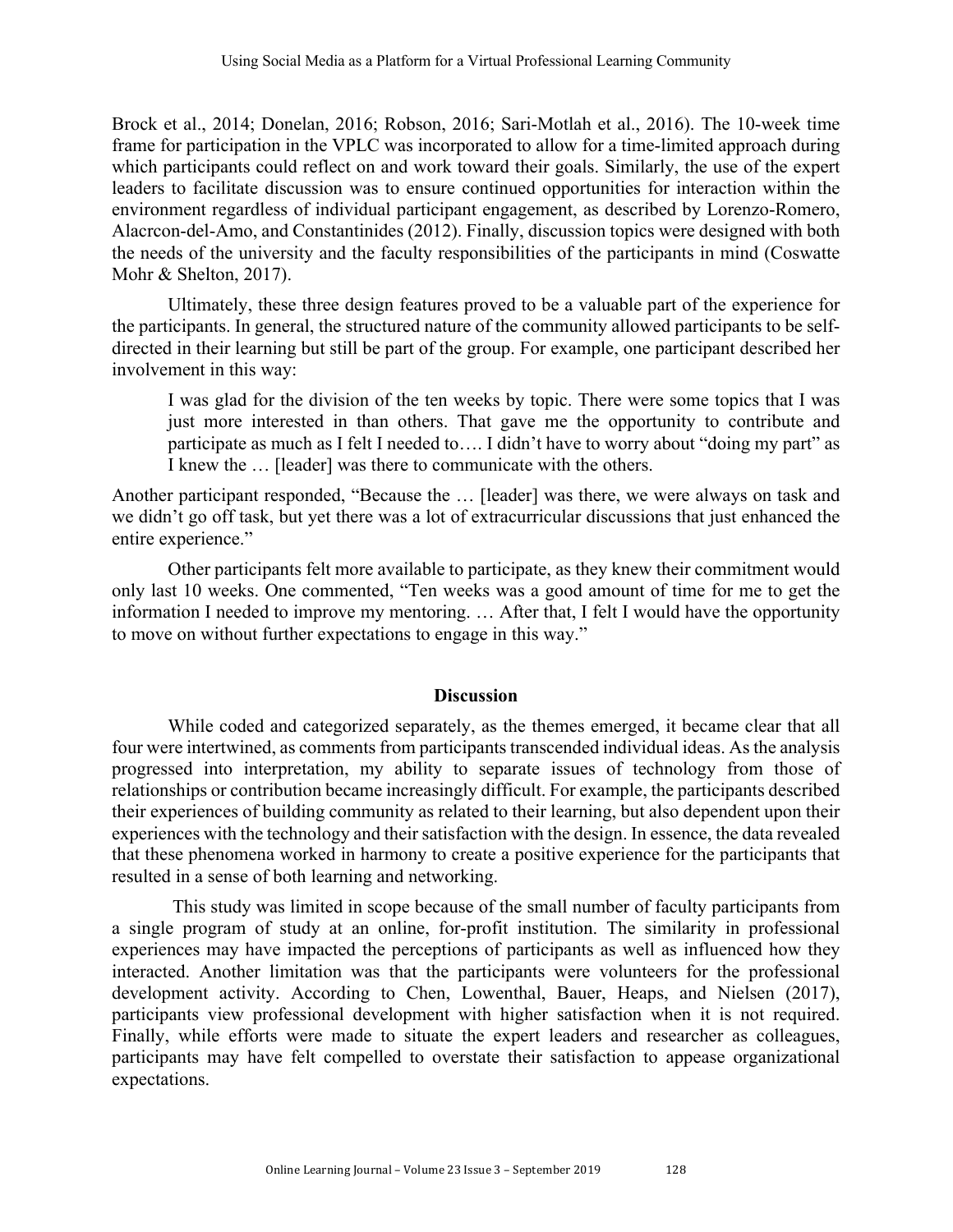Despite these limitations, this study confirmed previous research into the benefits of the PLC for professional development in academia (Krutka, Carpenter, & Trust, 2017; Mintzes, Marcu, Messerchmidt-Yates, & Mark, 2013; Valle & Fuchs, 2015) and of using social media for professional learning (Dron & Anderson, 2014; Moorley & Chinn, 2014; Sari-Motlah et al., 2016; Yee, 2015). It extended the research to describe the structured, VPLC using a social media platform as a potentially effective way to engage faculty, build relationships, and foster shared learning. Finally, this study also expanded the understanding of using a VPLC for learning and networking through insight into design features that provided for a time-limited, facilitated approach that focused on narrow topics of mutual interest to participants.

As described by Wegner, McDermott, and Snyder (2002), interaction and engagement among participants emerged as an important aspect of the community. This interaction and engagement led to the development of relationships that transcended participant roles (Coswatte Mohr, & Shelton, 2017; Dron & Anderson, 2014; McAllister, Oprescu, & Jones, 2014). Relationships among participants were supported by trusting, collegial conversations, which allowed for the building of skills and practices through the sharing of instructional strategies (McConnell et al., 2012; Sullivan, Neu, & Yang, 2018). Subsequent reported actions on the part of individual participants included the incorporation of those strategies into the classroom experience for students.

The use of a social media platform helped form the learning community among this group of remote faculty. Fostering a sense of community among a small number of faculty had demonstrable effects, as faculty had an opportunity to establish relationships with their peers and better understand what they "bring to the table" in terms of mentoring skills and abilities, as described by Charnigo and Barnett-Ellis (2007), Dron and Anderson (2014), and Murphy and Simonds (2007). In addition, purposeful, flexible opportunities to engage in learning within the social media environment led to similar outcomes as in traditional PLCs (Blitz, 2013; Mintzes et al., 2013; Sack-Min, 2017). These outcomes include skills needed to be successful in an academic environment, such as building a sense of confidence, being able to collaborate, demonstrating accountability, and increasing proficiency with technology (Brock et al., 2014; Cândida Müller & Lucchesi de Carvalho, 2014; Valle & Fuchs, 2015).

## **Conclusion**

Professional development in higher education continues to be viewed as an important component of faculty support (Kane et al., 2016; Thurlings & den Brok, 2017). Faculty developers work to create opportunities for faculty to engage in learning situated in a social constructivist paradigm (Cartner & Hallas, 2017) with the goal of supporting participants as producers of knowledge based on their own experience and that of their peers (Sullivan, Neu, & Yang, 2018). The PLC and the VPLC for dispersed faculty have been found useful to address contemporary faculty learning needs (Cândida Müller & Lucchesi de Carvalho, 2014; Sullivan, Neu, & Yang, 2018; Valle & Fuchs, 2015; Wegner, McDermott, & Snyder, 2002).

Social media can be a tool to support the environment in which a VPLC exists. In this case, the use of the structured social media platform proved to be a supportive learning environment for a VPLC in that it resulted in the development of professional networks as well as interpersonal skills, such as collaboration and self-improvement (Brock et al., 2014; Donelan, 2016). The features of the social media platform, particularly the discussion feed and the ability to personalize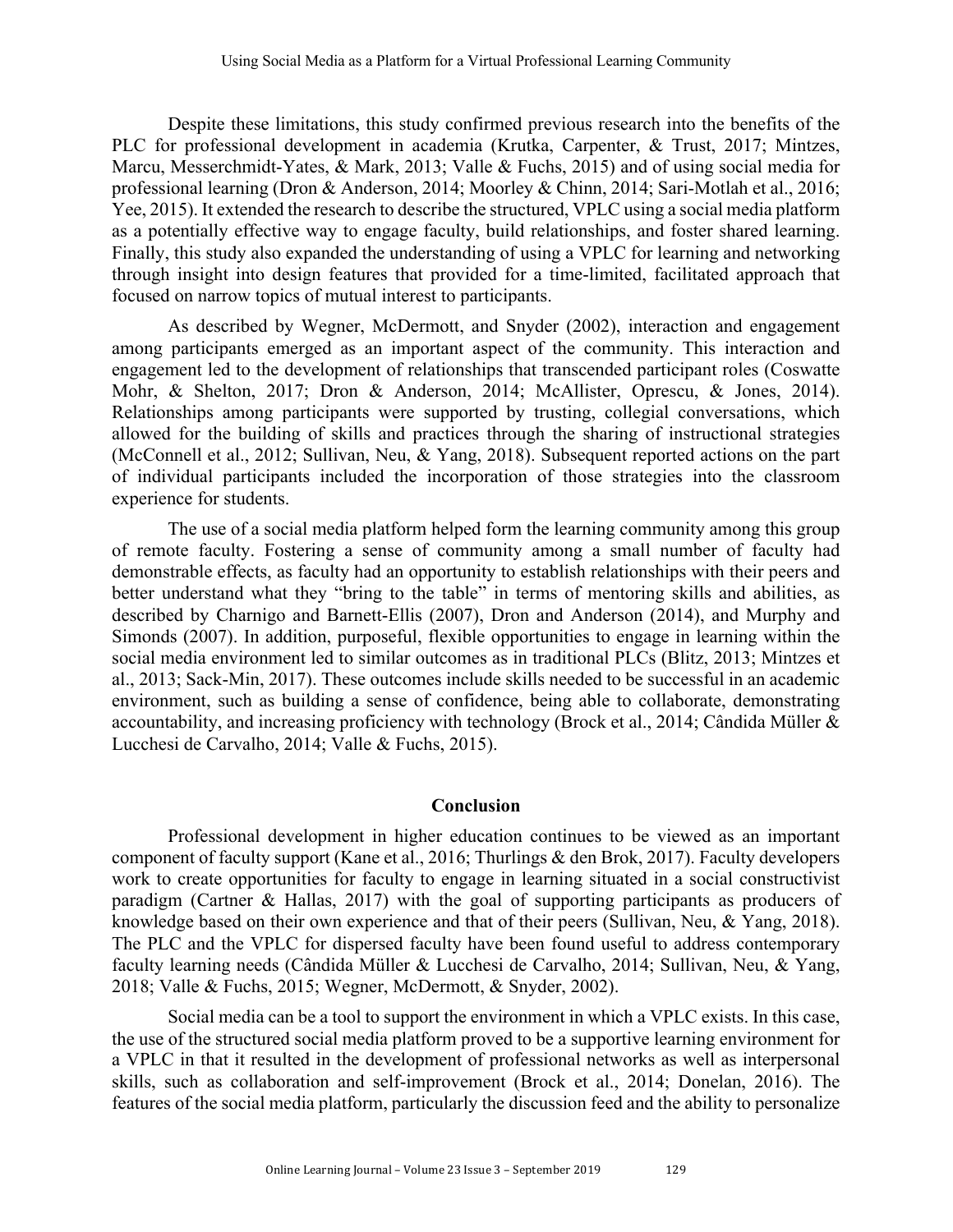the environment, as described by Sack-Min (2017), created an atmosphere that encouraged contributions from all participants. However, data analysis did not provide clear insight into nuances of relationship building, such as whether the participants held shared beliefs relating to the importance of connectedness, as described by Belange, Bluvshtein, and Haugen (2015). Further research into the value and significance of establishing connections within the PLC as it relates to academic learning could provide insight into this phenomenon.

This study was conducted under the premise that the use of media itself does not facilitate learning (Cartner & Hallas, 2017). Rather, the social media platform served as a way to cultivate learning through the understanding of others' experiences within a social community of peers (Sullivan, Neu, & Yang, 2018). It also incorporated institutional strategies that support professional development activities for online faculty, including clarification of institutional expectations and staff support (Coswatte Mohr & Shelton 2017). Findings filled an important gap in the literature described by Meyer (2018) in that they provided design specifications for a VPLC that can be replicated in other settings. These design considerations include provisions for facilitation, a time-limited commitment, and focused content. However, it is only a single example of how a social media environment can be designed as an effective tool to facilitate the PLC in academia. Further qualitative research within other disciplines and for other purposes is needed to provide insight into its potential effectiveness with populations from differing educational levels and diverse disciplines. In addition, quantitative research may provide insight into the relationships between outcomes, such as learning transfer, sense of community, and engagement.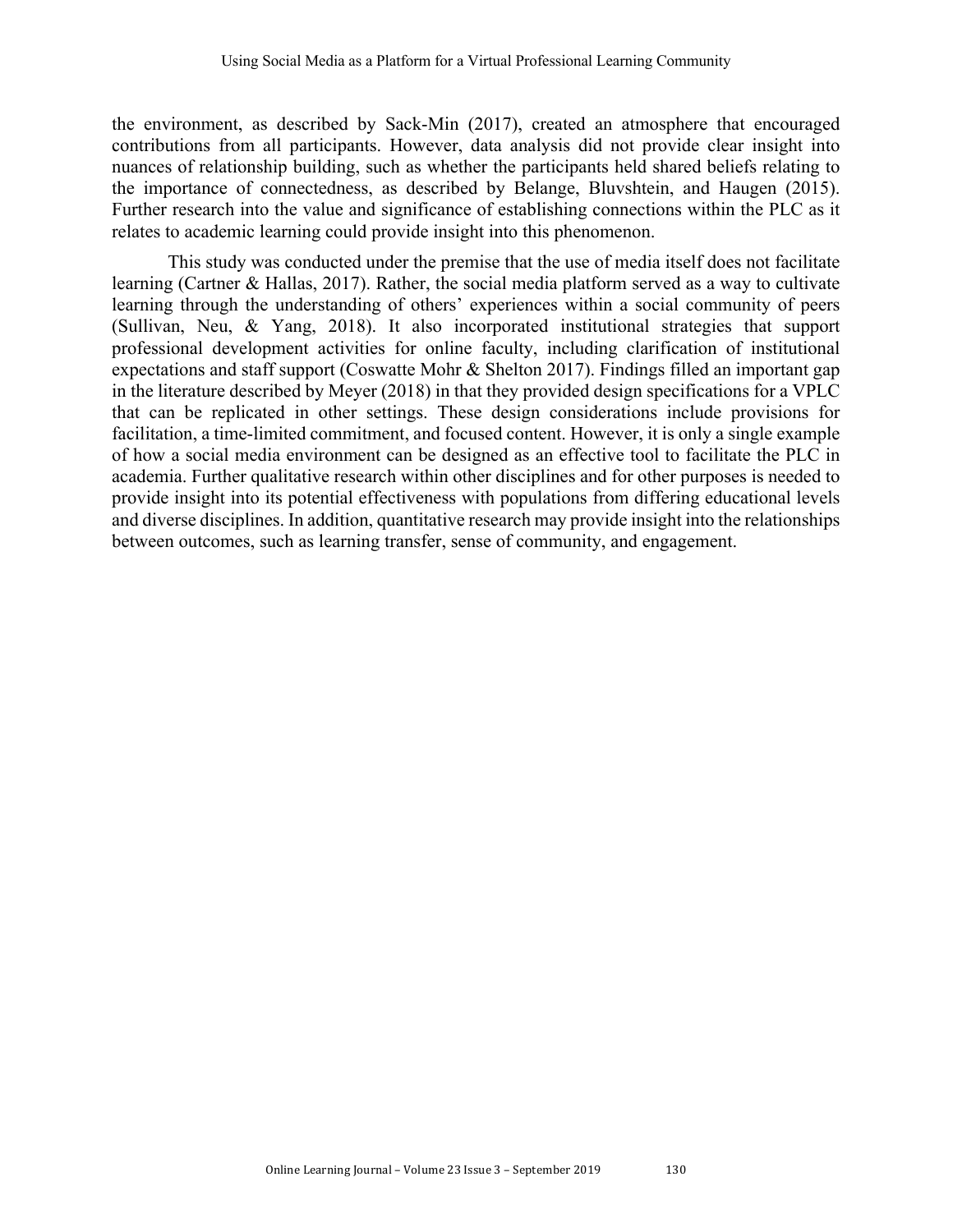#### **References**

- Antin, T., Constantine, N., & Hunt, G. (2015). Conflicting discourses in qualitative research: The search for divergent data within cases. *Field Methods, 27*(3), 211–222.
- Atkins, B., Koroluk, J., & Stranach, M. (2017). Canadian teaching and learning centres on Facebook and Twitter: An exploration through social media. *TechTrends: Linking Research & Practice to Improve Learning, 61*(3), 253–262. doi:10.1007/s11528-016-0144-2
- Babbie, E. (1995). *The practice of social research* (7th ed.). Belmont, CA: Wadsworth.
- Bedford, L., & Rossow, K. (2017). Facilitating professional learning communities among higher education faculty: The Walden Junto model*. Online Journal of Distance Learning Administration, 20*(2). Retrieved from http://www.westga.edu/~distance/ojdla/summer202/bedford\_rossow202.html
- Belange, S., Bluvshtein, M., & Haugen, D. (2015). Cybersocial connectedness: A survey of perceived benefits and disadvantages of social media use. *The Journal of Individual Psychology, 71(2).* Retrieved from https://utpress.utexas.edu/journals/journal-of-individualpsychology
- Blitz, C. (2013). *Can online learning communities achieve the goals of traditional learning communities? What the literature says.* National Center for Education Evaluation and Regional Assistance: Institute of Education Sciences. Retrieved from https://ies.ed.gov/ncee/edlabs/regions/midatlantic/pdf/REL\_2013013.pdf
- Brock, T., Asseemi, M., Corelli, R., El-Ibiary, S., Kavookijian, J., Martin, B., & Hudmon, K. (2014). A nontraditional faculty development initiative using a social media platform. *American Journal of Pharmaceutical Education, 78*(5). Retrieved from http://www.ajpe.org/doi/pdf/10.5688/ajpe785105
- Brooks, C. F. (2010). Toward 'hybridised' faculty development for the twenty-first century: Blending online PLC and face-to-face meetings in instructional and professional support programmes. *Innovations in Education & Teaching International*, *47*(3), 261–270. doi:10.1080/14703297.2010.498177
- Caelli, K., Ray, L., & Mill, J. (2003)*.* Clear as mud: Towards a greater clarity in generic qualitative research*. International Journal of Qualitative Methods, 2*(2), 1–23. doi:10.1177/160940690300200201
- Cândida Müller, M. C., & Lucchesi de Carvalho, D. (2014). Learning communities for teacher research: Experiences of the GdS and GETEMAT. *Journal of Education and Human Development, 3*(1). doi:10.15640/jehd
- Carlson, M., & McCaslin, N. (2003). Meta-inquiry: An approach to interview success. *The Qualitative Report, 8*(4), 549–569. Retrieved from http://www.nova.edu/ssss/QR/QR8- 4/carlson.pdf
- Cartner, H. C., & Hallas, J. L. (2017). Challenging teachers' pedagogic practice and Assumptions about social media. *Online Learning, 21*(2). doi:10.24059/olj.v21i2.1009
- Charnigo, L., & Barnett-Ellis, P. (2007). Checking out Facebook.com: The impact of a digital trend on academic libraries. *Information Technology and Libraries, 26*(1), 23–34. Retrieved from http://www.acrl.org/ala/lita/litapublications/ital/262007/2601mar/charnigo.pdf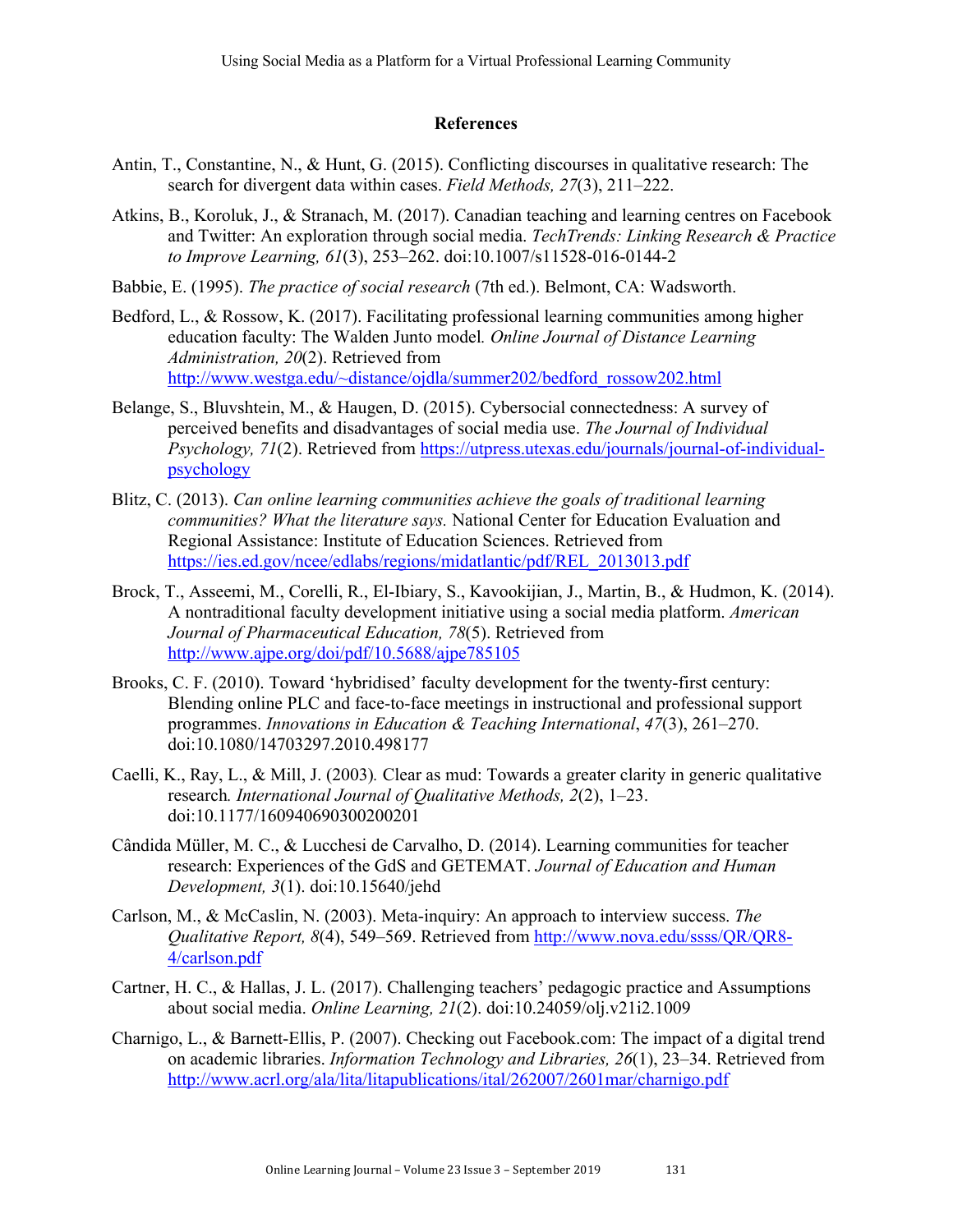- Chen, K., Lowenthal, P., Bauer, C., Heaps, A., & Nielsen, C. (2017). Moving beyond smile sheets: A case study on the evaluation and iterative improvement of an online faculty development program. *Online Learning, 21*(1). doi:10.24059/olj.v21i1.810
- Coswatte Mohr, S., & Shelton, K. (2017). Best practices framework for online faculty professional development: A delphi study. *Online Learning, 21*(4). doi:10.24059/olj.v21i4.1273
- Cox, E. (2012). Individual and organizational trust in a reciprocal peer coaching context. *Mentoring & Tutoring: Partnership in Learning, 20*(3), 427–443. doi:10.1080/13611267.2012.70196
- Donelan, H. (2016). Social media for professional development and networking opportunities in academia, *Journal of Further and Higher Education, 40*(5), 706–729. doi:10.1080/0309877X.2015.1014321
- Dowling, M. (2006). Approaches to reflexivity in qualitative research. *Nurse Researcher, 3*(13), 7– 21.
- Dron, J., & Anderson, T. (2014). *Teaching crowds and social media*. Edmonton, AB: AU Press Athabasca University. Retrieved from http://klangable.com/uploads/books/99Z\_Dron\_Anderson-Teaching\_Crowds.pdf
- DuFour, R. (2004). What is a professional learning community? *Educational Leadership, 61*(8), 6– 11. Retrieved from http://www.ascd.org/publications/educationalleadership/may04/vol61/num08/What-Is-a-Professional-Learning-Community%C2%A2.aspx
- Ford, L., Branch, G., & Moore, G. (2008). Formation of a virtual professional learning community in a combined local and distance doctoral cohort. *Association for the Advancement of Computing in Education, 16*(2), 161–185. Retrieved from www.learntechlib.org/d/24249
- Garrison, D., Cleveland-Innes, M., Koole, M., & Kappelman, J. (2006). Revisiting methodological issues in transcript analysis: Negotiated coding and reliability. *The Internet and Higher Education, 9*, 1–8. Retrieved from https://core.ac.uk/download/pdf/58774779.pdf
- Hellawell, J. (2006). Inside-out: Analysis of the insider-outsider concept as a heuristic

device to develop reflexivity in students doing qualitative research. *Teaching in Higher Education, 11*(4), 483–494.

- Herman, J. (2012). Faculty development programs: The frequency and variety of professional development programs available to online instructors. *Journal of Asynchronous Learning Networks, 16*(5), 87–106. Retrieved from http://files.eric.ed.gov/fulltext/EJ1000093.pdf
- Hodes, T., & Cady, J. (2013). Blended-format professional development and the emergence of communities of practice. *Math Education Research, 25,* 299–316. doi:10.1007/s13394-012- 0065-0
- Holmes, K. A., & Prieto-Rodriquz, E. (2018). Student and staff perceptions of a learning management system for blended learning in teacher education. *Australian Journal of Teacher Education, 43*(3).
- Jacob, S. A., & Furgerson, S. P. (2012). Writing interview protocols and conducting interviews: Tips for students new to the field of qualitative research. *The Qualitative Report*, *17*(42), 1–10. Retrieved from http://nsuworks.nova.edu/tqr/vol17/iss42/3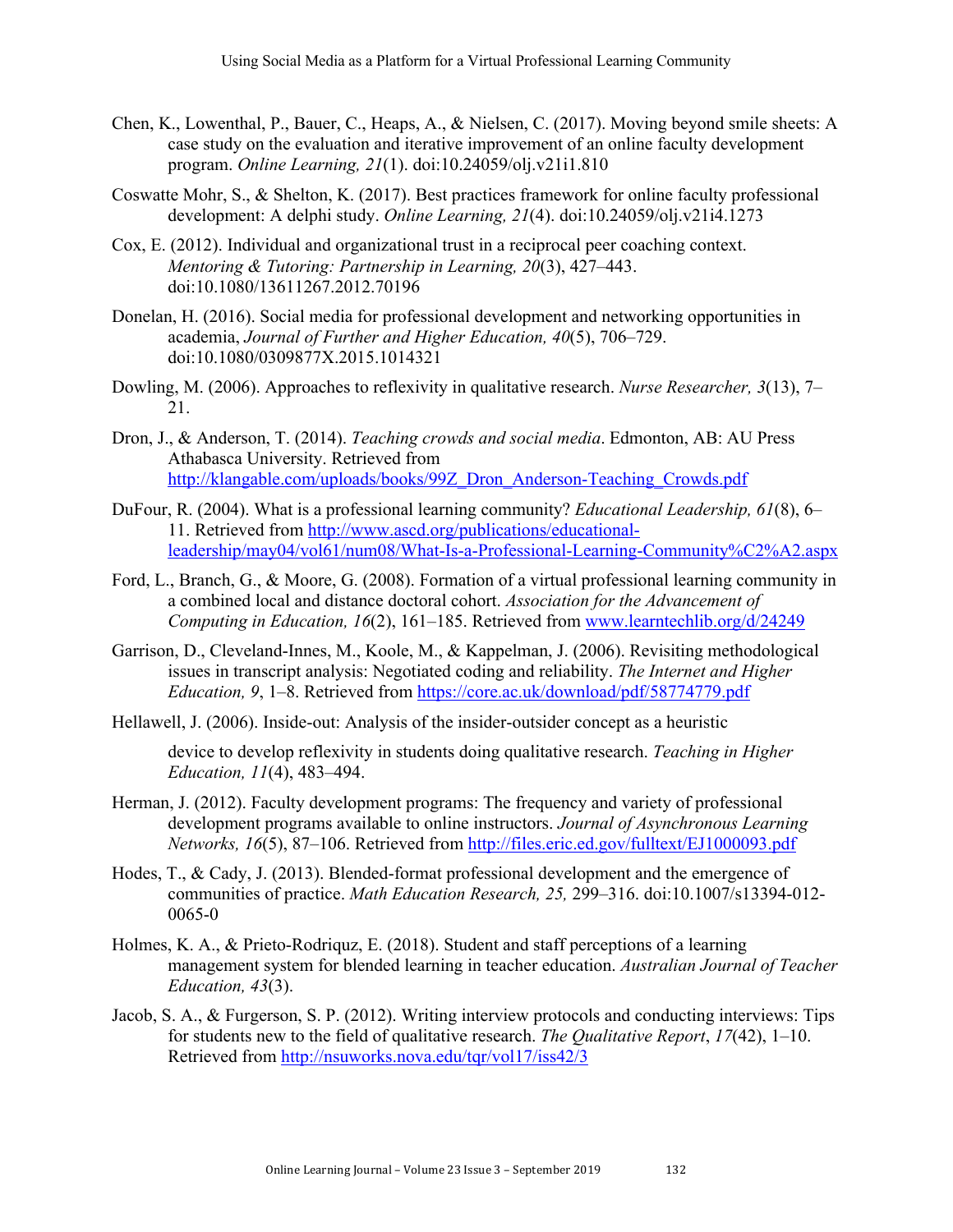- Kane, R., Shaw, M., Pang, S., Salley, W., & Snider, J. B. (2016). Faculty professional development and student satisfaction in online higher education. *Online Journal of Distance Learning Administration, 19*(2). Retrieved from http://www.westga.edu/~distance/ojdla/summer192/kane\_shaw\_pang\_salley\_snider192.html
- Kind, T., & Evans, Y. (2015). Social media for lifelong learning. *International Review of Psychiatry, 27*(2), 214–132. doi:10.3109/09540261
- Krutka, D., Carpenter, J., & Trust, T. (2017). Enriching professional learning networks: A framework for identification, reflection, and intention. *Techtrends: Linking Research & Practice to Improve Learning, 61*(3), 246–252. doi:10.1007/s11528-016-0141-5
- Kvale, S. (1996). *Interviews: An introduction to qualitative research interviewing.* Thousand Oaks, CA: Sage Publications.
- Lewis, S., & Ewing, C. (2016). Assuring student learning outcomes achievement though faculty development: An online university example. *Online Journal of Distance Learning Administration, 16*(4). Retrieved from http://www.westga.edu/~distance/ojdla/winter194/lewis\_ewing194.html
- Lorenzo-Romero, C., Alacrcon-del-Amo, M., & Constantinides, E. (2012). Segmentation of users of social networking websites. *Social Behavior and Personality, 40*(3). Retrieved from https://www.sbp-journal.com/index.php/sbp/article/view/2501
- Matzat, U. (2013). Do blended virtual learning communities enhance teachers' professional development more than purely virtual ones? A large-scale empirical comparison. *Computers and Education, 60*, 40–51. Retrieved from http://www.elsevier.com/locate/compedu
- McAllister, M., Oprescu, F., & Jones, C. (2014). N2E: Envisioning a process to support transition from nurse to educator. *Contemporary Nurse: A Journal for the Australian Nursing Profession*, *46*(2), 242–250. doi:10.5172/conu.2014.46.2.242
- McConnell, T., Parker, J., Eberhardt, J., Koehler, M., & Lundeberg, M. (2012). Virtual professional learning communities: Teachers' perceptions of virtual versus face-to-face professional development. *Journal of Science and Technology.* doi:10.1007/s10956-012-9391-y
- McKee, C., & Tew, W. (2013). Setting the stage for teaching and learning in American higher education: Making the case for faculty development. *New Directions for Teaching & Learning* (133), 3–14. doi:10.1002/tl.20041
- Meyer, K. A. (2018). An analysis of the research on faculty development for online teaching and identification of new directions. *Online Learning, 17*(4). doi:10.24059/olj.v17i4.320
- Meyer, K., & Murrell, V. (2014). A national survey of faculty development evaluation outcome measures and procedures. *Online Learning, 18*(3). doi:10.24059/olj.v18i3.45
- Miles, M. B., & Huberman, A. M. (1994). *Qualitative data analysis: An expanded sourcebook* (2nd ed.). Thousand Oaks, CA: Sage.
- Mintzes, J. J., Marcum, B., Messerschmidt-Yates, C., & Mark, A. (2013). Enhancing self-efficacy in elementary science teaching with professional learning communities. *Journal of Science Teacher Education, 24*. doi:10.1007/s10972-012-9320-1
- Moorley, C., & Chinn, T. (2014). Using social media for continuous professional development. *Journal of Advanced Nursing, 71*(4), 713–717.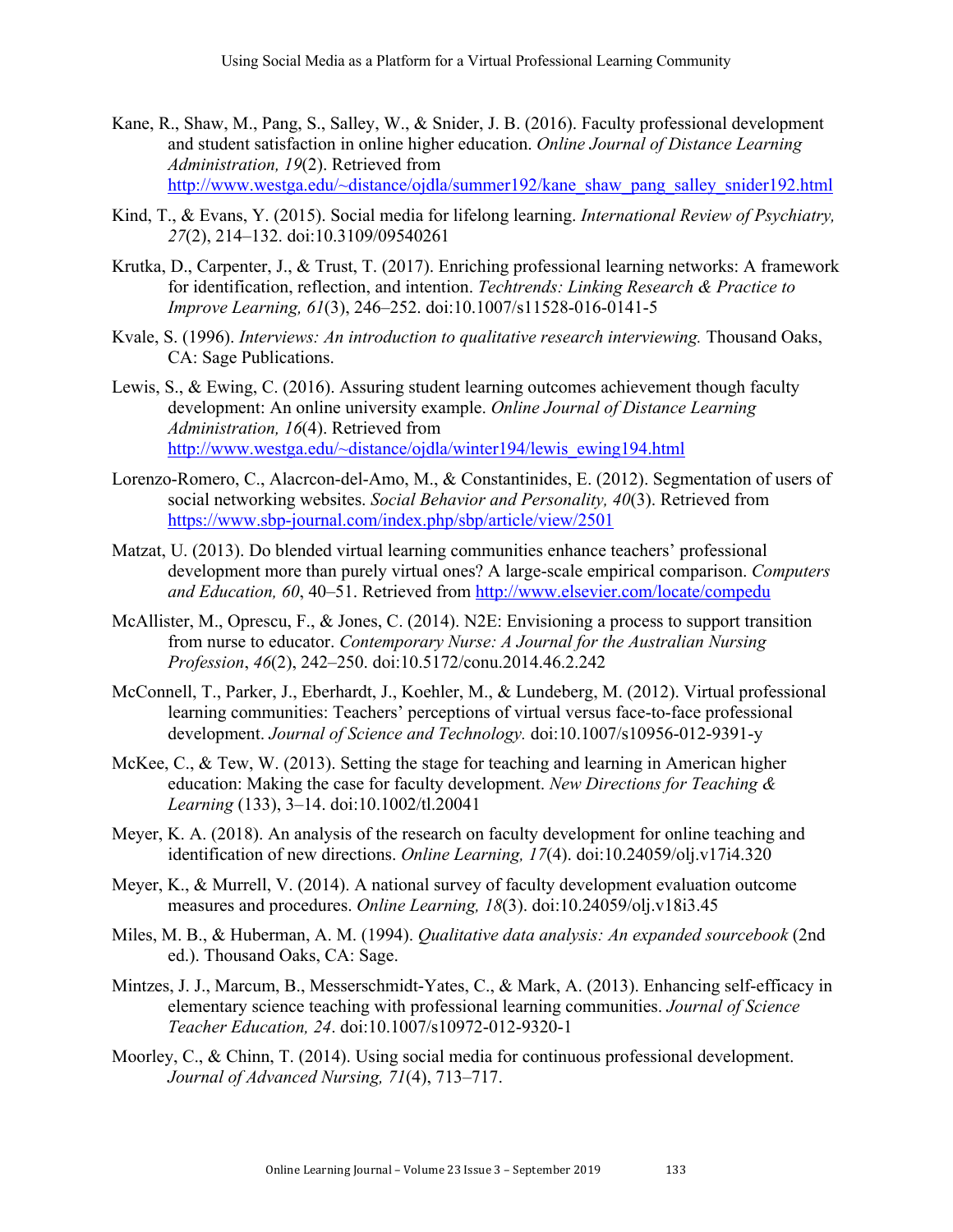- Patton, M. (2003). *Qualitative research and evaluation methods* (3rd ed.). Thousand Oaks, CA: Sage Publications.
- Peruta, A., & Shields, A. B. (2017). Social media in higher education: Understanding how colleges and universities use Facebook. *Journal of Marketing for Higher Education, 27*(1), 131–143. doi:10.1080/08841241.2016.1212451
- Pesce, R. (2015). *Professional development for teaching in higher education: Faculty perceptions and attitudes* (Doctoral dissertation). Retrieved from https://dlib.bc.edu/islandora/object/bcir:104134
- Robson, J. (2016). Engagement in structured social space: An investigation of teachers' online peerto-peer interaction. *Learning, Media and Technology, 41*(1), 119–139. doi:10.1080/17439884.2015.1102743
- Sack-Min, J. (2017). Social media helps educators build professional learning communities. *Education Digest, 82*(6), 25–29.
- Sari-Motlah, R., Ebrahimi, S., Nikfallah, A., & Hajebrahimi, S. B. (2016). Lifelong learning in practice: The age of discussion through social media. *European Urology, 69,* 1161–1163. doi:10.1016/j.eururo.2016.01.025
- Saroyan, A., & Trigwell, K. (2015). Higher education teachers' professional learning: Process and outcome. *Studies in Educational Evaluation, 46*, 92–101. doi:10.1016/j.stueduc.2015.03.008
- Schwandt, T. A. (1997). *Qualitative inquiry: A dictionary of terms*. Thousand Oaks, CA: Sage.
- Shin, R. K., Kim, M. Y., & Chung, S. E. (2009). Methods and strategies utilized in published qualitative research. *Qualitative Health Research, 19*(6), 850–858. doi:10.1177/1049732309335857
- Smith, A., & Anderson, M. (2018). *Social media use in 2018: A majority of Americans use Facebook and YouTube, but young adults are especially heavy users of Snapchat and Instagram.* Pew Research Center. Retrieved from http://assets.pewresearch.org/wpcontent/uploads/sites/14/2018/03/01105133/PI\_2018.03.01\_Social-Media\_FINAL.pdf
- Steinert, Y. (2010). Faculty development: From workshops to PLC. *Medical Teacher*, *32*(5), 425– 428. doi:10.3109/01421591003677897
- Sullivan, R., Neu, V., & Yang, F. (2018). Faculty development to promote effective instructional technology integration: A qualitative examination of reflections in an online community. *Online Learning, 22*(4). doi:10.24059/olj.v22i4.1373
- Thorne, S. (2016). *Interpretive description: Qualitative research for applied practice* (Vol. 2). Routledge.
- Thurlings, M., & den Brok, P. (2017). Learning outcomes of teacher professional development activities: A meta-study. *Educational Review, 69*(5), 554–576. doi:10.1080/00131911.2017.1281226
- Trust, T., Carpenter, J. P., & Krutka, D. G. (2017). Moving beyond silos: Professional learning networks in higher education. *Internet & Higher Education, 35*, 1–11. doi:10.1016/j.iheduc.2017.06.001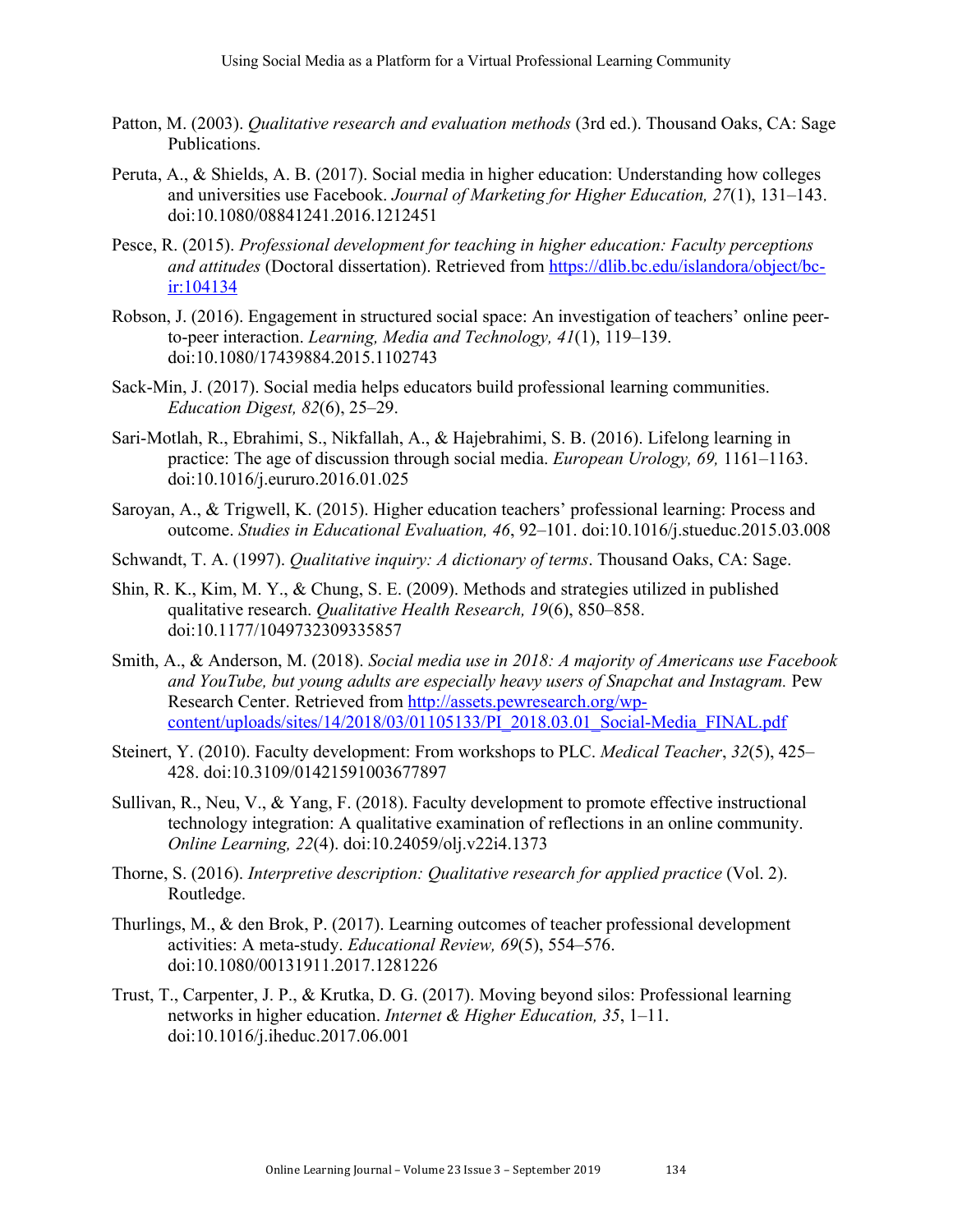- Urquhart, R., Cornelissen, E., Lal, S., Colquhoun, H., Klein, G., Richmond, S., & Witteman, H. O. (2013). A community of practice for knowledge translation trainees: An innovative approach for learning and collaboration. *Journal of Continuing Education in The Health Professions*, *33*(4), 274–281. doi:10.1002/chp.21190
- Valle, M., & Fuchs, T. (2015). Teaching and learning communities: Empowering adjuncts and ensuring quality. *Journal of Education and Human Development, 4*(1). Retrieved from http://jehdnet.com/vol-4-no-1-march-2015-abstract-1-jehd
- Van Waes, S., De Maeyer, S., Moolenaar, N., Van Petegem, P., & Van den Bossche, P. (2018). Strengthening networks: A social network intervention among higher education teachers. *Learning and Instruction, 53*, 34–49. doi:10.1016/j.learninstruc.2017.07.005
- Veletsianos, G. (2017). Three cases of hashtags used as learning and professional development environments. *Techtrends: Linking Research & Practice to Improve Learning, 61*(3), 284– 292. doi:10.1007/s11528-016-0143-3
- Welman, J. C., & Kruger, S. J. (1999). *Research methodology for the business and administrative sciences.* Johannesburg, South Africa: International Thompson.
- Wenger, E., McDermott, R., & Snyder, W. M. (2002). *Cultivating PLC: A guide to managing knowledge.* Boston, MA: Harvard Business School Press.
- Yee, K. (2015). Constructivism reconsidered in the age of social media. *New Directions for Teaching and Learning, 144*. doi:10.1002/tl.20166
- Zhang, X., & Wong, J. (2018) How do teachers learn together? A study of school-based teacher learning in China from the perspective of organisational learning. *Teachers and Teaching, 24*(2), 119–134. doi:10.1080/13540602.2017.1388227